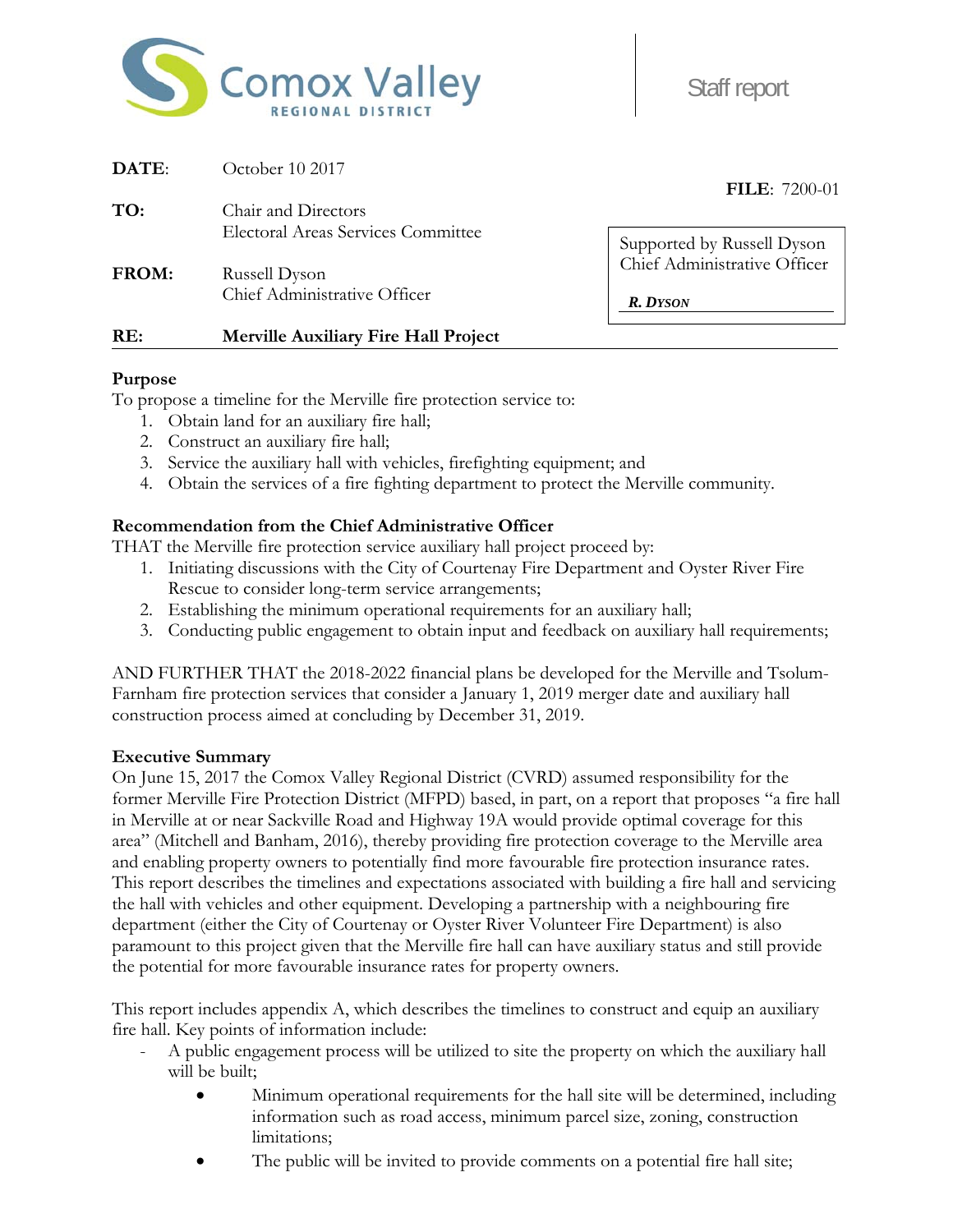### **Staff Report – Merville Fire Protection Service Auxiliary Hall Project Page 2**

- The CVRD will share the property details (based on operational requirements and public input) with the public before using a realtor to confidentially seek a suitable property;
- The process of identifying potential properties, negotiating prices or other details and acquiring the land will not be public;
	- The CVRD will publicly announce the chosen property after obtaining the land.
- A professional engineer will be retained to develop performance specifications for an auxiliary fire hall;
- A request for proposals will be issued to obtain services to design and build the fire hall based on the performance specifications;
- A partnership will be sought with either the City of Courtenay or the Oyster River Volunteer Fire Department to provide services at the new fire hall, with local volunteers;
- Regular updates will be provided to the public via the CVRD website, social media and mail addressed to property owners in the area;
- A referendum will be required to obtain adequate funding for the hall construction and equipment purchases including two fire trucks (one tanker and one engine);
- An auxiliary fire hall could be constructed and operational by December 2019.

| Prepared by:                                             | Concurrence:                             | Concurrence:                                                 |  |  |  |  |
|----------------------------------------------------------|------------------------------------------|--------------------------------------------------------------|--|--|--|--|
|                                                          | J. Bast                                  | <b>T. IAN SMITH</b>                                          |  |  |  |  |
| James Warren<br>General Manager of Corporate<br>Services | James Bast<br>Manager of Fire Protection | Ian Smith<br>General Manager of<br><b>Community Services</b> |  |  |  |  |

# **Stakeholder Distribution (Upon Agenda Publication)**

| City of Courtenay Fire Chief and Senior Staff |  |
|-----------------------------------------------|--|
| Oyster River Fire Rescue Department           |  |

# **Background/Current Situation**

The MFPD was established in 1947 and provides for fire protection (via contract with the City of Courtenay fire department) to approximately 1,400 properties. A study was conducted in 2016 to identify options related to public interest for improving or maintaining fire protection levels and reducing insurance costs. The September 2016 Banham and Mitchell report contains two recommendations:

- 1) MFPD convert to a CVRD service concluded on June 15, 2017;
- 2) CVRD develop an auxiliary fire hall facility in the Merville region, co-funded by the Merville and Tsolum-Farnham property tax local service areas and operate the auxiliary fire hall under contract with an established fire department as part of their fire response jurisdiction.

This report describes a project plan that would result in an auxiliary fire hall facility in the Merville area, thereby resulting in potentially reduced insurance costs for those property owners with insurance coverage. Appendix A provides a detailed timeline to achieve an auxiliary fire hall, including partnering with an established fire department and providing the new hall with two fire trucks (one engine and one tanker) and associated equipment.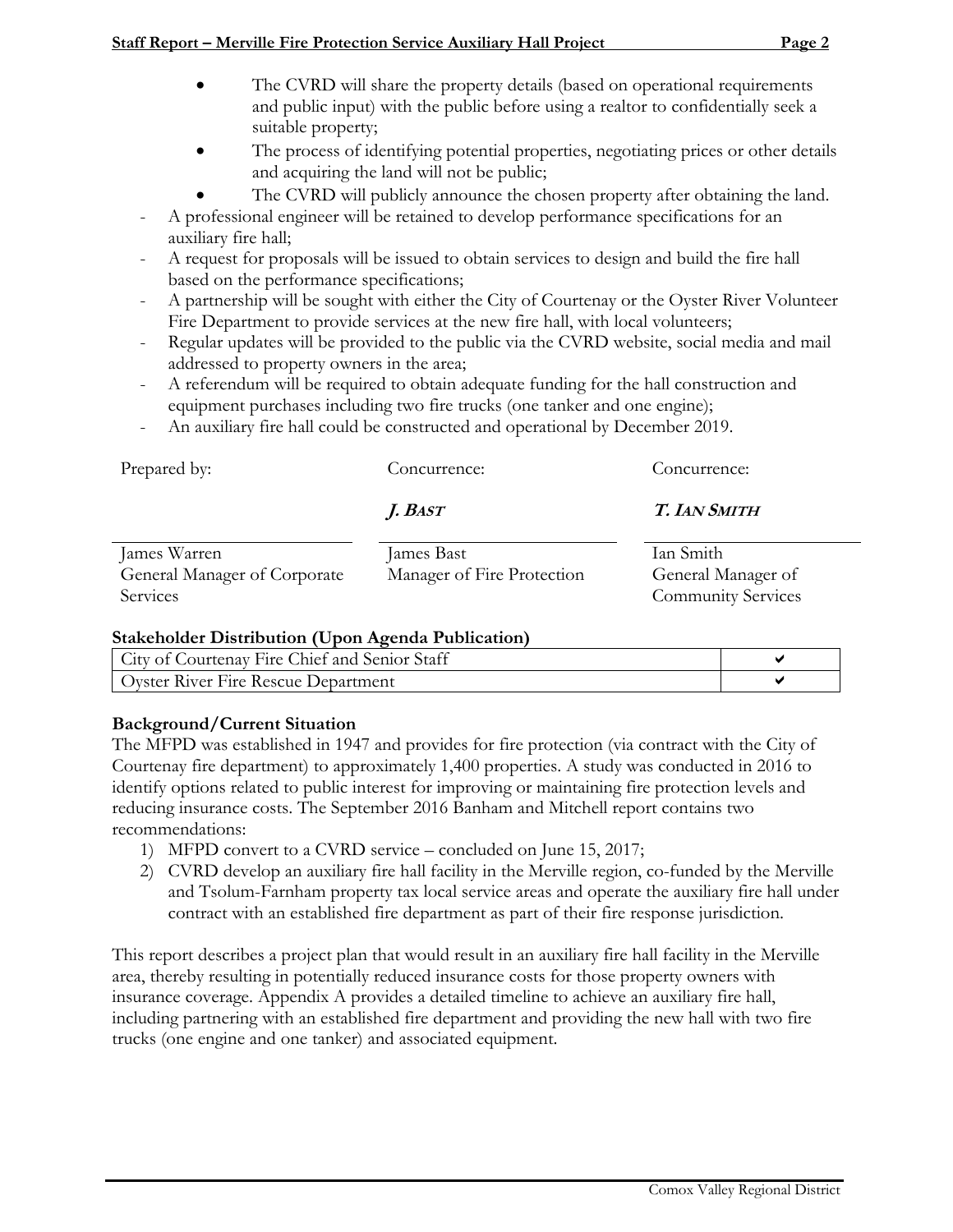## **Policy Analysis**

The CVRD operates the Merville fire protection service under Bylaw No. 484. The project plan described in this report is authorized through the *Local Government Act* (LGA) and Community Charter.

# **Options**

This report recommends supporting the timelines associated with constructing an auxiliary fire hall in Merville. The CVRD could choose other approaches to provide fire protection for the Merville service by a) maintaining the status quo by continuing to partner with the City of Courtenay fire department for fire protection or b) directing staff to develop a project plan that considers establishing a stand-alone fire hall and protection service that does not rely on a partnership with a an established department.

Should the recommended project plan be implemented, there will be numerous points along the path where the elected officials and CVRD Board are required to make decisions associated with service levels, service delivery and funding requirements.

## **Financial Factors**

Very high level estimates of land acquisition, hall construction and equipment costs are provided for this project at this time.

| Land acquisition:  | \$100,000 |
|--------------------|-----------|
| Hall construction: | \$500,000 |
| Equipment costs:   | \$500,000 |

It is anticipated that these costs may increase as details for the various components of this project are refined. These costs will be incorporated in the proposed 2018-2022 budgets for Merville and Tsolum-Farnham.

Of particular note, borrowing is anticipated for fire hall construction and fire truck (tanker and pumper) purchases. The timeline in appendix A briefly identifies the costs and process requirements associated with each stage. In the proposed timeline, a referendum is scheduled to coincide with the local government elections in October 2018.

Merging the Tsolum-Farnham fire protection service with the Merville service is one of the first tasks associated with this project. Doing so will more clearly identify the financial impact to property owners in Tsolum-Farnham and Merville service areas. The analysis will be conducted in the first few months of 2018 as financial plans are finalized, 2017 reserve fund balances are known and a better understanding is developed for project costs (i.e. land and equipment purchases and hall construction).

# **Legal Factors**

Converting the MFPD to a CVRD service means the CVRD is responsible for service delivery. While the recommendations for an auxiliary hall, as presented in the Mitchell and Banham (2016) report, do not legally obligate the CVRD to construct such a facility, the analysis presented and public support and interest that was demonstrated indicate an auxiliary hall is advisable. Achieving the auxiliary hall for the area means the CVRD must undertake a number of legislative processes. The LGA describes the legislative requirements for various components in appendix A, including merging the Tsolum-Farnham and Merville fire protection services (section 349 of the LGA supports the directors consenting to this approach on behalf of the electors); borrowing funds from the Municipal Finance Authority through a five-year plan for land acquisition (section 403 of the LGA and section 175 of the Community Charter) if required; borrowing funds through a loan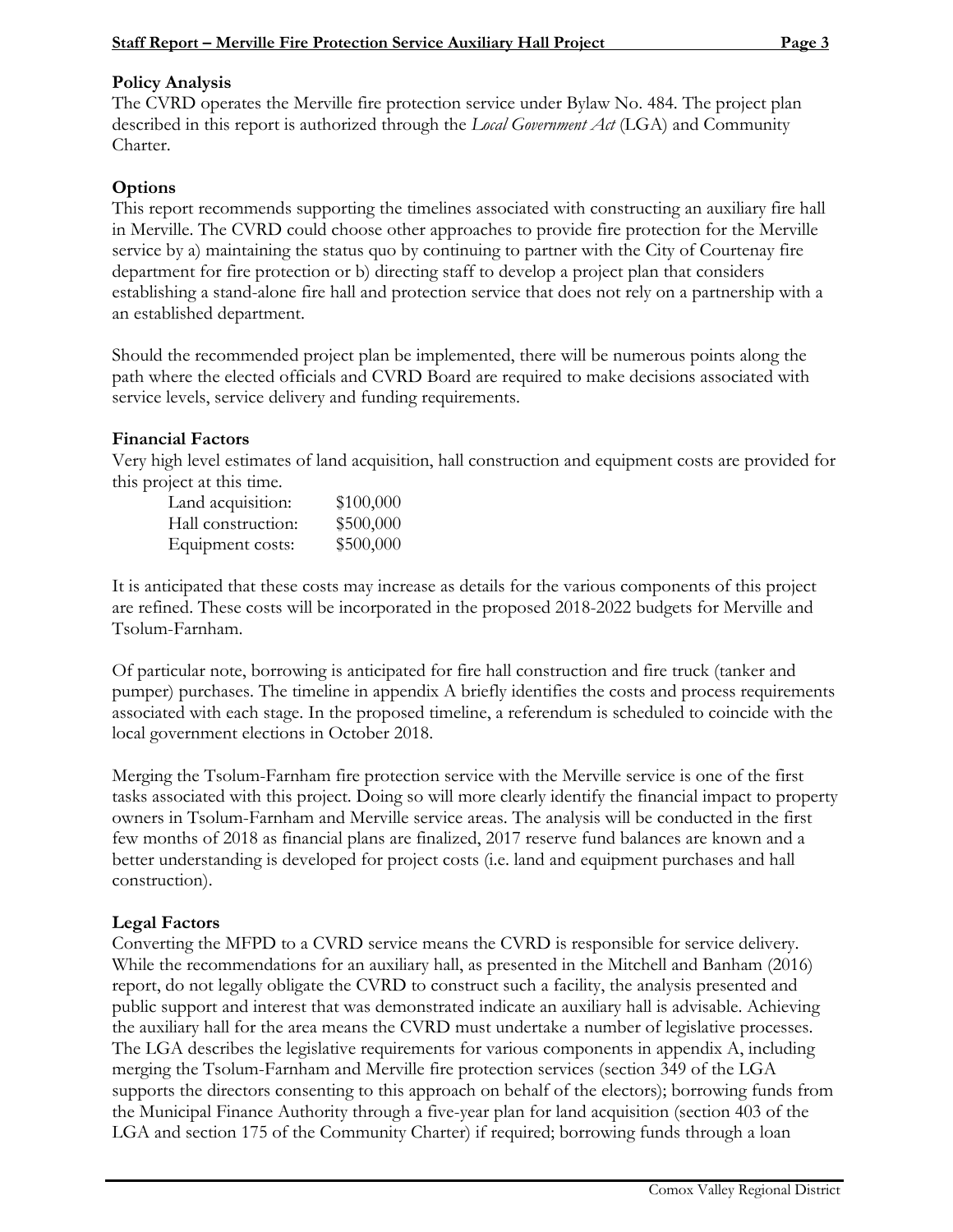authorization bylaw and using a referendum to seek elector approval (section 407 of the LGA supports this approach); and partnering with an existing fire department for service delivery.

### **Regional Growth Strategy Implications**

The Comox Valley Regional Growth Strategy recognizes the value of fire protection within communities. Constructing an auxiliary hall for the Merville area would improve fire protection coverage and improve community resiliency when considering fire response and threats at the wildfire / community interface.

#### **Intergovernmental Factors**

The CVRD is currently under contract with the City of Courtenay for fire protection in the Merville area and separately with the Tsolum-Farnham area. During the development of the Mitchell and Banham (2016) report, discussions were held with City of Courtenay representatives to understand interests and perspectives. Similarly, concepts put forward through this report were discussed with City of Courtenay staff. Should the recommendation in this report be approved by the board, CVRD staff will work closely with the City of Courtenay to advance the decision-making associated with service delivery from the proposed auxiliary hall.

Given the potential for collaboration between the Merville service and Oyster River Fire Rescue, this report will be presented to the CVRD's Black Creek – Oyster Bay services committee for information and feedback purposes. Should Oyster River Fire Rescue consider partnering for fire protection in the Merville and/or Tsolum-Farnham areas, a more comprehensive report that considers the costs and benefits to Oyster River Fire Rescue would be presented to the Black Creek – Oyster Bay services committee.

#### **Interdepartmental Involvement**

Corporate Services Branch is leading this project with the support from the Community Services Branch.

### **Citizen/Public Relations**

Engaging with the public in the Merville and Tsolum-Farnham communities is very important to the success of this project. Fire protection is recognized as a community asset. The proposed timeline (appendix A) considers the different points through this process where community outreach is contemplated. Under CVRD policy on public engagement and the International Association for Public Participation (IAP2), the "inform" engagement category will be used to ensure that the public is aware of where the project is at and ensuring that expectations are understood. Additionally, some "consultation" will be used to receive input from the public in regards to siting the auxiliary hall. The CVRD recognizes the public interest in the hall location is high and wants to incorporate public feedback in criteria for selecting a fire hall site. The CVRD also recognizes that identifying one or more specific properties and then negotiating for and purchasing the property cannot be achieved in the public realm. For this reason, the property acquisition process described in appendix C is proposed.

The CVRD is committed to keeping the public apprised of all steps through this project. Therefore, funds for direct mailouts to Merville and Tsolum-Farnham properties and other related advertising are included in the draft five-year financial plan.

Attachments: Appendix A – Timelines for constructing and equipping a Merville auxiliary fire hall Appendix B – Merville auxiliary fire hall land acquisition process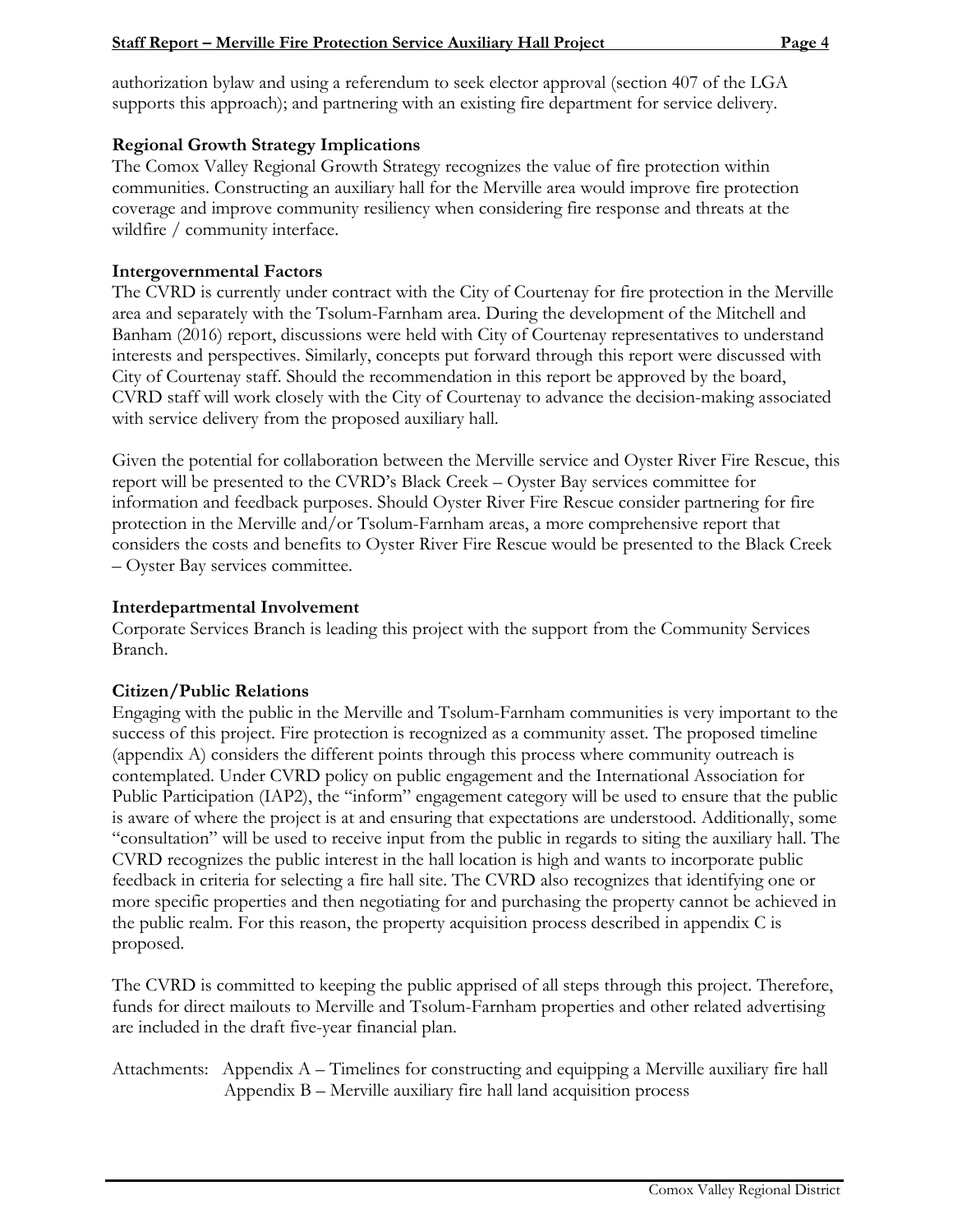|          |                                                                                 |                | 2017 | 2018 |                |                |    |        | 2019           |                | 2020           |    |    |                |    |
|----------|---------------------------------------------------------------------------------|----------------|------|------|----------------|----------------|----|--------|----------------|----------------|----------------|----|----|----------------|----|
|          | Task                                                                            | Q <sub>3</sub> | Q4   | Q1   | Q <sub>2</sub> | Q <sub>3</sub> | Q4 | Q1     | Q <sub>2</sub> | Q <sub>3</sub> | Q <sub>4</sub> | Q1 | Q2 | Q <sub>3</sub> | Q4 |
|          | Determine auxiliary hall                                                        |                |      |      |                |                |    |        |                |                |                |    |    |                |    |
|          | requirements (operational and                                                   |                |      |      |                |                |    |        |                |                |                |    |    |                |    |
|          | with public input)                                                              |                |      |      |                |                |    |        |                |                |                |    |    |                |    |
|          | Traffic analysis (by MOTI or third                                              |                |      |      |                |                |    |        |                |                |                |    |    |                |    |
| puel     | party)                                                                          |                |      |      |                |                |    |        |                |                |                |    |    |                |    |
|          | Land search                                                                     |                |      |      |                |                |    |        |                |                |                |    |    |                |    |
|          | Funds for land acquisition                                                      |                |      |      |                |                |    |        |                |                |                |    |    |                |    |
|          | (referendum proposed for Oct                                                    |                |      |      |                |                |    |        |                |                |                |    |    |                |    |
|          | 2018 local government elections if                                              |                |      |      |                |                |    |        |                |                |                |    |    |                |    |
|          | required)                                                                       |                |      |      |                |                |    |        |                |                |                |    |    |                |    |
|          | Acquire land                                                                    |                |      |      |                |                |    |        |                |                |                |    |    |                |    |
|          | Hire engineer to develop                                                        |                |      |      |                |                |    |        |                |                |                |    |    |                |    |
|          | performance specs for building                                                  |                |      |      |                |                |    |        |                |                |                |    |    |                |    |
|          | Borrow funds for construction (Oct                                              |                |      |      |                |                |    |        |                |                |                |    |    |                |    |
| Building | 2018 referendum)                                                                |                |      |      |                |                |    |        |                |                |                |    |    |                |    |
|          | RFP based on performance specs                                                  |                |      |      |                |                |    |        |                |                |                |    |    |                |    |
|          | for design/build                                                                |                |      |      |                |                |    |        |                |                |                |    |    |                |    |
|          | Construction                                                                    |                |      |      |                |                |    |        |                |                |                |    |    |                |    |
|          | Contract with Courtenay for                                                     |                |      |      |                |                |    |        |                |                |                |    |    |                |    |
|          | Merville to include 'extraordinary                                              |                |      |      |                |                |    |        |                |                |                |    |    |                |    |
|          | costs'                                                                          |                |      |      |                |                |    |        |                |                |                |    |    |                |    |
|          | Merge Tsolum-Farnham and                                                        |                |      |      |                |                |    |        |                |                |                |    |    |                |    |
|          | Merville with director consent                                                  |                |      |      |                |                |    | $\ast$ |                |                |                |    |    |                |    |
|          | including reserves and assets                                                   |                |      |      |                |                |    |        |                |                |                |    |    |                |    |
|          | Identify service provider                                                       |                |      |      |                |                |    |        |                |                |                |    |    |                |    |
|          | (Courtenay or Oyster)                                                           |                |      |      |                |                |    |        |                |                |                |    |    |                |    |
| Services | Volunteer recruitment and                                                       |                |      |      |                |                |    |        |                |                |                |    |    |                |    |
|          | training (ongoing in partnership                                                |                |      |      |                |                |    |        |                |                |                |    |    |                |    |
|          | with service provider)                                                          |                |      |      |                |                |    |        |                |                |                |    |    |                |    |
|          | Obtain funding for equipment                                                    |                |      |      |                |                |    |        |                |                |                |    |    |                |    |
|          | purchases (Oct 2018 referendum)                                                 |                |      |      |                |                |    |        |                |                |                |    |    |                |    |
|          | Equipment purchases (two                                                        |                |      |      |                |                |    |        |                |                |                |    |    |                |    |
|          | vehicles, other)                                                                |                |      |      |                |                |    |        |                |                |                |    |    |                |    |
|          | Enter contract with service                                                     |                |      |      |                |                |    |        |                |                |                |    |    |                |    |
|          | provider                                                                        |                |      |      |                |                |    |        |                |                |                |    |    |                |    |
|          |                                                                                 |                |      |      |                |                |    |        |                |                |                |    |    |                |    |
|          | NOTES: * - Merville and Tsolum Farnham services to be merged effective Jan 1/19 |                |      |      |                |                |    |        |                |                |                |    |    |                |    |

The proposed timeline is broken into three components: land, building and services.